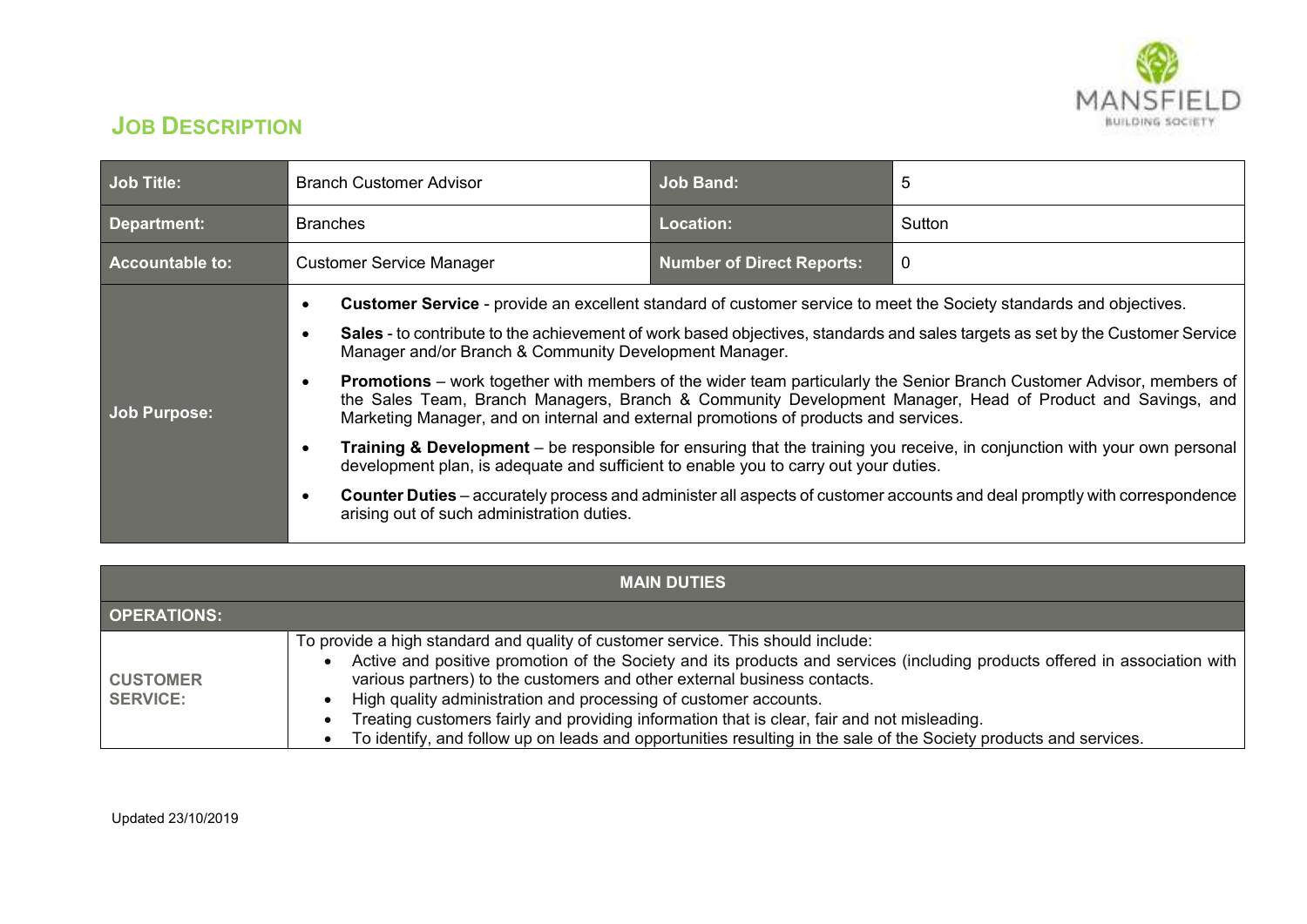|                        | To actively sell Society products and services (including those products and services offered in association with various partners)<br>to meet the needs and requirements of the customers.                                                                                                                                                                                                                                                                |  |  |
|------------------------|------------------------------------------------------------------------------------------------------------------------------------------------------------------------------------------------------------------------------------------------------------------------------------------------------------------------------------------------------------------------------------------------------------------------------------------------------------|--|--|
|                        | To work with the team on the internal and external promotions of Society products and service.                                                                                                                                                                                                                                                                                                                                                             |  |  |
|                        | To ensure you provide information and advice on all Society products and sell such products to meet the needs and requirements<br>of the customer.                                                                                                                                                                                                                                                                                                         |  |  |
|                        | Outbound calling to external business contacts with products and initiatives when required.                                                                                                                                                                                                                                                                                                                                                                |  |  |
| <b>COMMUNICATION:</b>  | Assisting Intermediaries and other external contacts with telephone enquiries when required.                                                                                                                                                                                                                                                                                                                                                               |  |  |
|                        | To work as part of a team to achieve individual and branch targets for sales and standards of administration.                                                                                                                                                                                                                                                                                                                                              |  |  |
| <b>ADMINISTRATION:</b> | To carry out administration duties as required to ensure the smooth and efficient operation of the branch. These duties will include:                                                                                                                                                                                                                                                                                                                      |  |  |
|                        | Open/close office and retention of secure keys.<br>Maintain a cash float securely and be responsible for reconciling and banking of cash at the branch on a daily basis.<br>Maintain a secure environment by adhering to health and safety requirements.                                                                                                                                                                                                   |  |  |
|                        | To carry out switchboard, reception and postal duties when required.                                                                                                                                                                                                                                                                                                                                                                                       |  |  |
| <b>REGULATORY:</b>     | To ensure that regulatory requirements in respect of Anti Money Laundering (AML) and Terrorist Financing are complied with,<br>including:                                                                                                                                                                                                                                                                                                                  |  |  |
|                        | Carrying out prescribed customer due diligence measures (CDD) for all customers (including appropriate enhanced due<br>diligence (EDD) measures, where applicable) before establishing a business relationship and at appropriate times during the<br>business relationship in accordance with documented procedures.<br>Understanding the law and personal obligations and responsibilities under it and the potential legal and regulatory penalties for |  |  |
|                        | any breach / non-compliance.<br>Completion of training as required in order to attain and maintain knowledge and continuing competence in AML systems,<br>controls and procedures.                                                                                                                                                                                                                                                                         |  |  |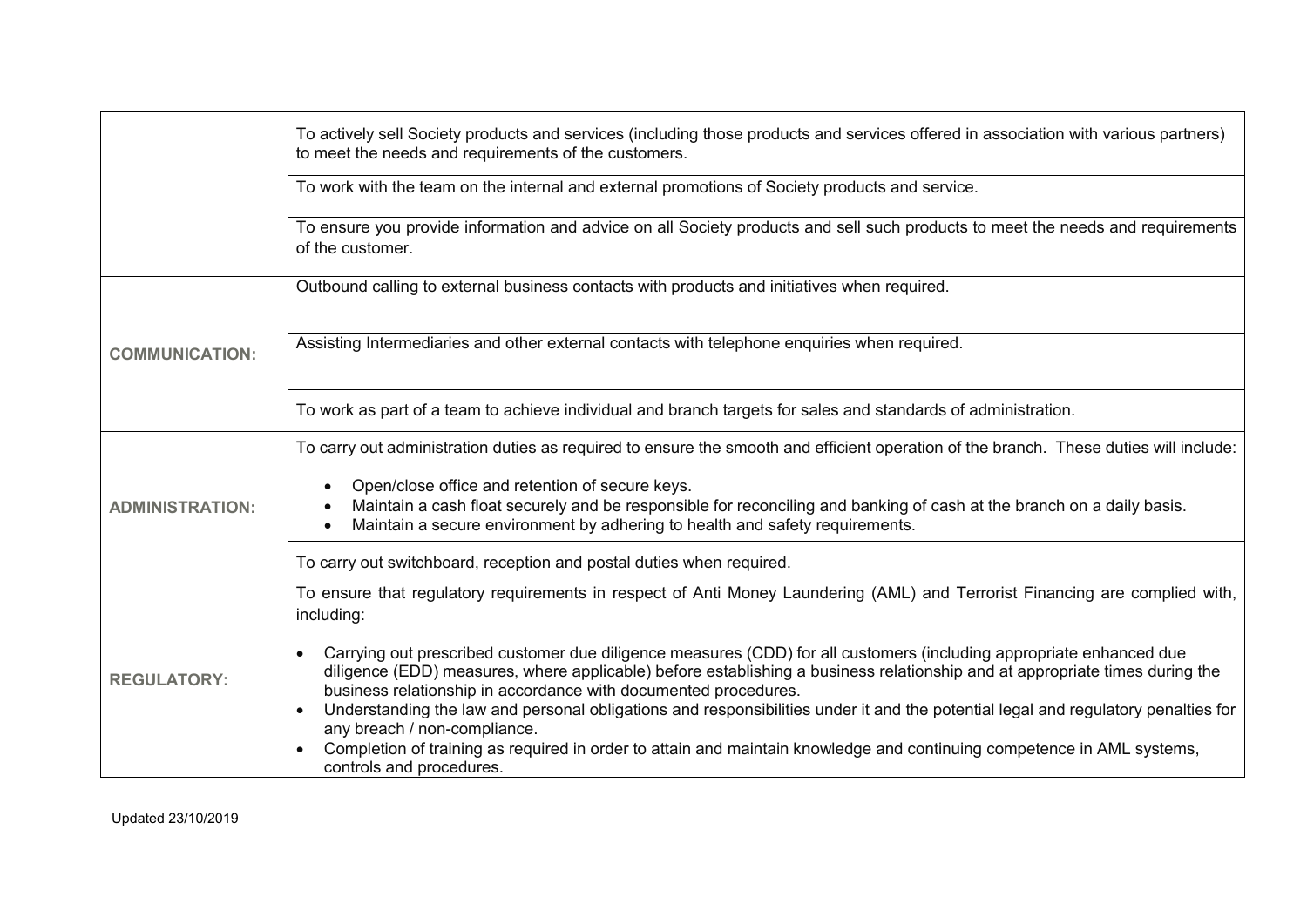| Reporting knowledge or suspicion of any money laundering or terrorist financing activity promptly in accordance with<br>procedures.                                                                                                                                                                                                                                                                                                                                                                                                                                                                                                                                                                                                                                                             |  |  |  |  |
|-------------------------------------------------------------------------------------------------------------------------------------------------------------------------------------------------------------------------------------------------------------------------------------------------------------------------------------------------------------------------------------------------------------------------------------------------------------------------------------------------------------------------------------------------------------------------------------------------------------------------------------------------------------------------------------------------------------------------------------------------------------------------------------------------|--|--|--|--|
| <b>GENERAL DUTIES:</b>                                                                                                                                                                                                                                                                                                                                                                                                                                                                                                                                                                                                                                                                                                                                                                          |  |  |  |  |
| Carry out all duties as detailed and in accordance with documented policies and procedures                                                                                                                                                                                                                                                                                                                                                                                                                                                                                                                                                                                                                                                                                                      |  |  |  |  |
| Maintaining risk awareness within your role:<br>Ensuring relevant controls are implemented and are operating effectively<br>Reporting of all risk events identified<br>$\Omega$<br>Escalating risk issues which have the potential to breach the Society's appetite for risk / control environment.                                                                                                                                                                                                                                                                                                                                                                                                                                                                                             |  |  |  |  |
| Prepare and collate management information in accordance with laid down procedures and standards                                                                                                                                                                                                                                                                                                                                                                                                                                                                                                                                                                                                                                                                                                |  |  |  |  |
| Ensure all targets/objectives as laid down are achieved.                                                                                                                                                                                                                                                                                                                                                                                                                                                                                                                                                                                                                                                                                                                                        |  |  |  |  |
| Promote the interests of, and ensure adherence to the policies of the Society.                                                                                                                                                                                                                                                                                                                                                                                                                                                                                                                                                                                                                                                                                                                  |  |  |  |  |
| To carry out all duties taking into account the FCA's Conduct Risk requirements and principles of Treating Customers Fairly.                                                                                                                                                                                                                                                                                                                                                                                                                                                                                                                                                                                                                                                                    |  |  |  |  |
| To carry out all duties in compliance with the FCA's Conduct Rules as applicable to the role (as detailed in the Code of Conduct Sourcebook (COCON).                                                                                                                                                                                                                                                                                                                                                                                                                                                                                                                                                                                                                                            |  |  |  |  |
| To ensure that regulatory requirements in respect of Anti Money Laundering (AML) and Terrorist Financing are complied with, including:                                                                                                                                                                                                                                                                                                                                                                                                                                                                                                                                                                                                                                                          |  |  |  |  |
| Carrying out prescribed customer due diligence measures (CDD) for all customers (including appropriate enhanced due diligence (EDD) measures,<br>where applicable) before establishing a business relationship and at appropriate times during the business relationship in accordance with<br>documented procedures.<br>Understanding the law and personal obligations and responsibilities under it and the potential legal and regulatory penalties for any breach / non-<br>compliance.<br>Completion of training as required in order to attain and maintain knowledge and continuing competence in AML systems, controls and procedures.<br>$\bullet$<br>Reporting knowledge or suspicion of any money laundering or terrorist financing activity promptly in accordance with procedures. |  |  |  |  |